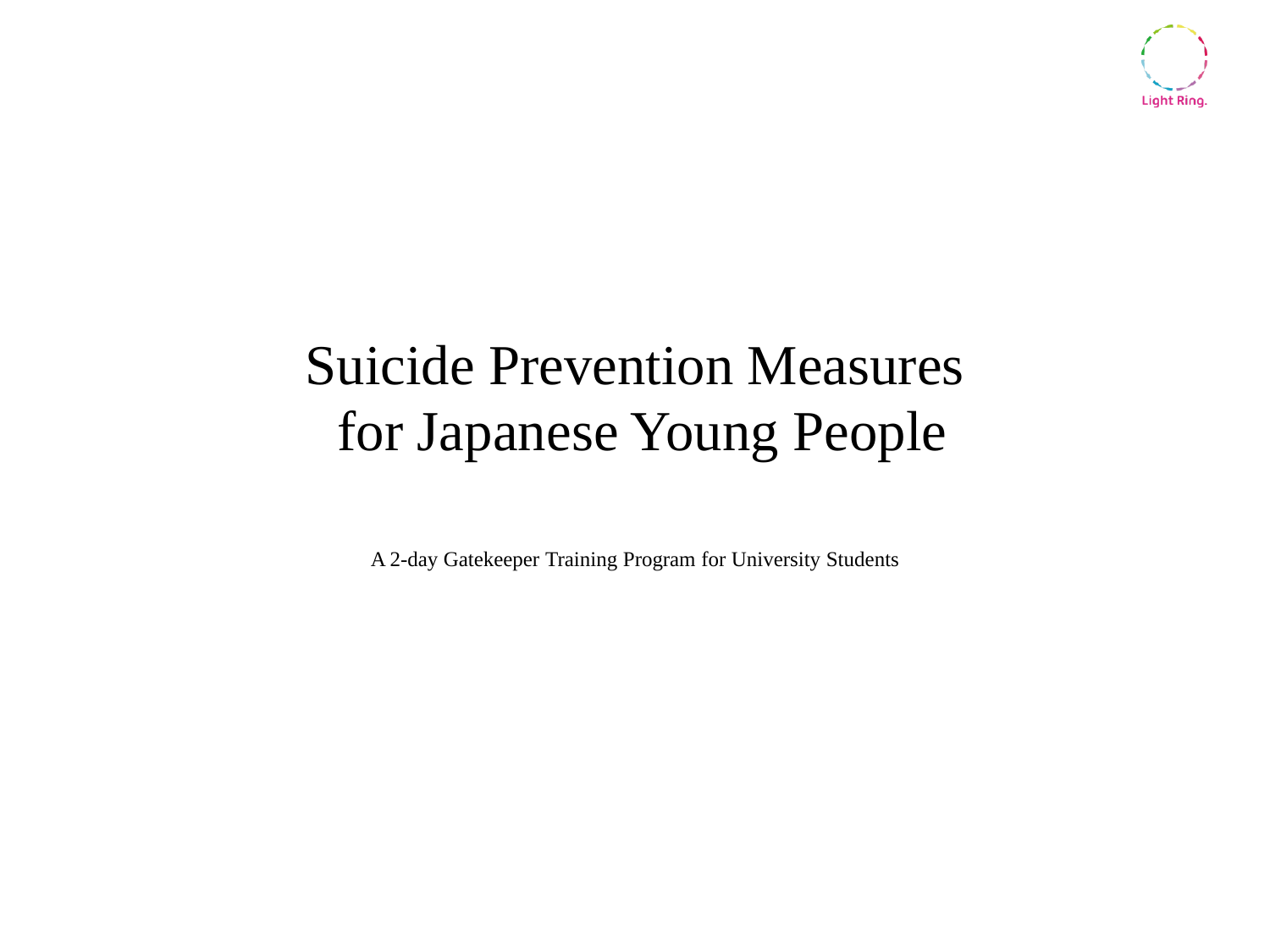# **Social Support Light Ring Time (SSLRT)**

Program Concept

Program Concept



- Over 2 training sessions, participants will learn (1) self-care skills to manage stress and concerns and (2) consultation skills to respond to others' concerns.
- $\blacksquare$  Measuring the effect of gatekeeper training is usually difficult as it traditionally ends with one training session. This gatekeeper training, however, is characterized by "Learning", "Act", and "Reflect". It is essential for suicide prevention gatekeeper training to move on to follow-up and "instill" the learned skills following the training.

Targeting young adults who are concerned with how other people look at him/her, this program allows participants to attain skills to send and respond to SOS through learning how (a) to manage one's own stress, (b) to find who one can consult, (c) to respond to their friends' concerns, and (d) to seek professional help.

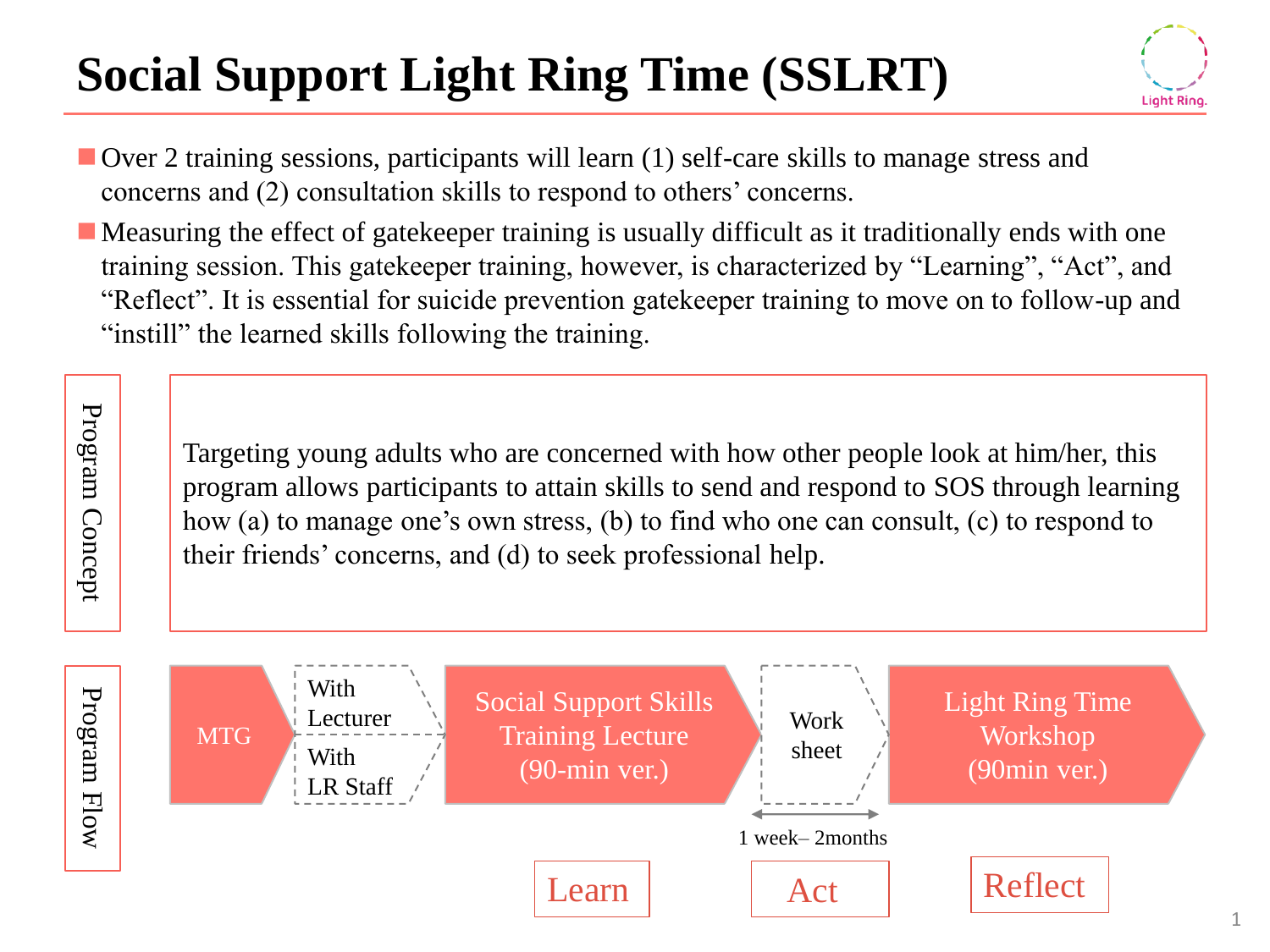#### **Day 1. Social Support (SS) Skills Training LectureLight Ring**

■ On Day 1, Participants will learn the following content over 90 minutes:

| Day 1                                                                              |                     |                                                                                                                                                                                          |
|------------------------------------------------------------------------------------|---------------------|------------------------------------------------------------------------------------------------------------------------------------------------------------------------------------------|
| <b>Overview</b>                                                                    | <b>Duratio</b><br>n | <b>Topics/Activity</b>                                                                                                                                                                   |
| Session 1 (90<br>mins)<br>Social Support<br>(SS) Skills<br><b>Training Lecture</b> | 20 mins<br>15 mis   | Opening<br>·Pre-test<br>Introduction and expectations<br>Ground rules<br>•Today's aim and agenda<br>Understanding youth suicide in Japan<br>Effect of mental health stigma in preventing |
|                                                                                    | 55 mins             | suicide<br>Identifying red warnings of close friends and family<br>members with suicidality                                                                                              |
|                                                                                    | 10 mins             | Closing<br>Reflections from today's lecture<br>• Distribution of HW sheet for the gatekeeper<br>practice period                                                                          |

Structure of SS Skills Educational Program

● だれか特定の1名を選び、異変に気付いた場面を置り返ってみましょう。<br>■ 置について考えるかを下に記入してください。 食生活· Cいるときはコンピニで買ってき)<br>E親より早く起きることが多くな 周囲の不調のサインで、つけっかが観点 不調のサイズ早みに気付けるとうたる

## Point Sheet to recognizes others' reg frags



Image of Previous SS Skills Training Lecture

2

Note. The content of Day 1 is the arranged version of "Social Support Skill Training Course" that Light Ring. has previously conducted for university students.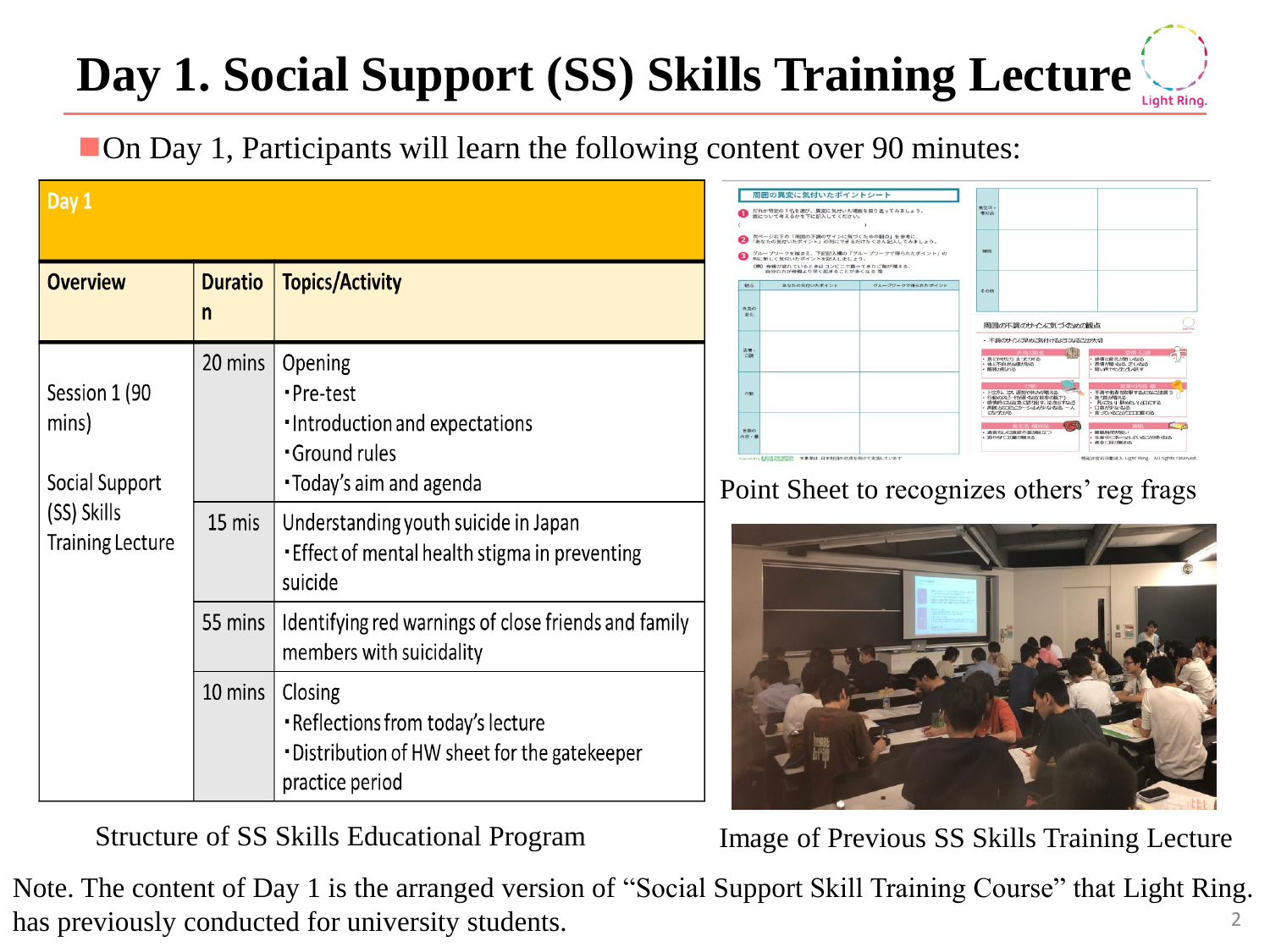## **In between Day 1 and Day 2**

 $\blacksquare$  Following the SS skills training, "GK practice period (1 week – 2 months)" exits for participants to identify suicidal risks and to consult close friends and family members concerned.

■ Participants are also asked to record their GK practice on "Mental Health Red Flags: How to identify warning signs".

| Name (                                                                        |                                                                                                                                                                                                                                                                                            | $\overline{5}$<br>(E.g.) The next time we ran into each other I stopped to chat and asked, "how have you been lately?"                                                                                                                                                                                                                                                                                                          |
|-------------------------------------------------------------------------------|--------------------------------------------------------------------------------------------------------------------------------------------------------------------------------------------------------------------------------------------------------------------------------------------|---------------------------------------------------------------------------------------------------------------------------------------------------------------------------------------------------------------------------------------------------------------------------------------------------------------------------------------------------------------------------------------------------------------------------------|
| $E$ -mail $($                                                                 |                                                                                                                                                                                                                                                                                            |                                                                                                                                                                                                                                                                                                                                                                                                                                 |
|                                                                               | Following the first session, have you been able to pick up on and identify some warning signs?                                                                                                                                                                                             |                                                                                                                                                                                                                                                                                                                                                                                                                                 |
| 1. Strongly agree<br>2. Agree<br>5. Disagree<br>6. Strongly disagree          | 3. Somewhat agree<br>4. Somewhat disagree                                                                                                                                                                                                                                                  |                                                                                                                                                                                                                                                                                                                                                                                                                                 |
| How many times did you consult your friends or family about their concerns? ( | ) Times                                                                                                                                                                                                                                                                                    |                                                                                                                                                                                                                                                                                                                                                                                                                                 |
| the seminar?<br>what they were saving                                         | Has your perception of mental health and help-seeking behavior changed since the completion of<br>(E.g.) I started to pay more attention to their body language and tone of voice in addition to<br>I began to notice small warning signs based on the content of their social media posts | Based on your responses from $\mathbb{D} \sim \mathbb{G}$ , what do you think you did well in?<br>(E.g.) Previously, I did not have the courage to confront someone even if I could tell something<br>was "off. "Typically, I would not acknowledge the abnormalities, but now I feel<br>comfortable enough to confront them and ask them if everything is okay.                                                                |
|                                                                               |                                                                                                                                                                                                                                                                                            |                                                                                                                                                                                                                                                                                                                                                                                                                                 |
| signs on multiple occasions, please provide an explanation for each scenario. | Please provide an example of a time when you noticed the warning signs (Who? When did you<br>notice the warning signs? Where did you take notice? In what context?) *If you noticed warning                                                                                                | Following the first session, have you received any remarks such as "I want to die," or other<br>7<br>similar remarks explicitly suggesting suicide? Please provide as much detail as possible.<br>· YES<br>$\cdot$ NO<br>(E.g.) On occasion, I would receive LINE messages from a classmate in the middle of the night<br>suggesting suicidal thoughts. When I receive such messages, I try to reply firs thing in the morning. |
| (E.g.) A prompt and always timely coworker began showing up late for work     | A normally quiet and humble classmate began writing a lot of negative things on social media.                                                                                                                                                                                              |                                                                                                                                                                                                                                                                                                                                                                                                                                 |
|                                                                               |                                                                                                                                                                                                                                                                                            | Have these seminar sessions been valuable/beneficial to you in coping with and supporting someone with<br>mental illness?<br>· YES<br>$\cdot$ NO                                                                                                                                                                                                                                                                                |

Mental Health Red Frags: How to identify warning signs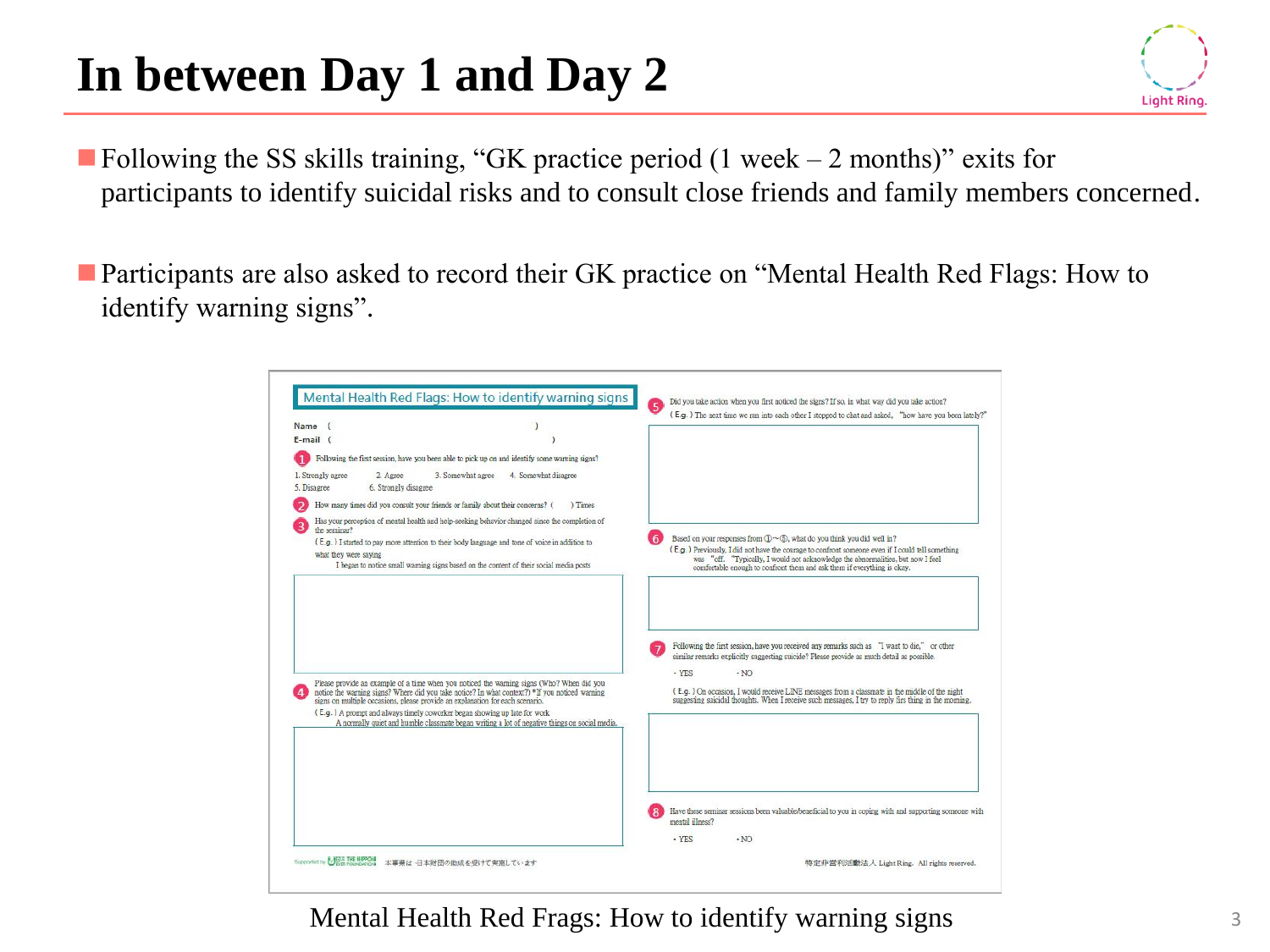# **Day 2. Light Ring Time (LRT) Workshop**

■ Using "Mental Health Red Frags: How to identify warning signs", participants will share their experience of receiving consultations and reflect their relationships with other students among the groups.

| Day 2                           |            |                                                                    |
|---------------------------------|------------|--------------------------------------------------------------------|
| Session 2 (90<br>mins)          | 5 mins     | Opening<br>Revision of Day 1<br>Today's aim and agenda             |
| <b>Light Ring Time</b><br>(LRT) | 25<br>mins | What's good about having social<br>support?                        |
| Workshop                        | 40<br>mins | What makes up good<br>consultations?                               |
|                                 | 20<br>mins | Closing<br>Reflections from today's workshop<br>Q & A<br>Post-test |



An Image of Previous LRT Workshop

## Structure of LRT Workshop

*Note*. The content of Day 2 is an arranged version of "Light Ring Time" that Light Ring. has previously conducted for university students.

**Light Rin**